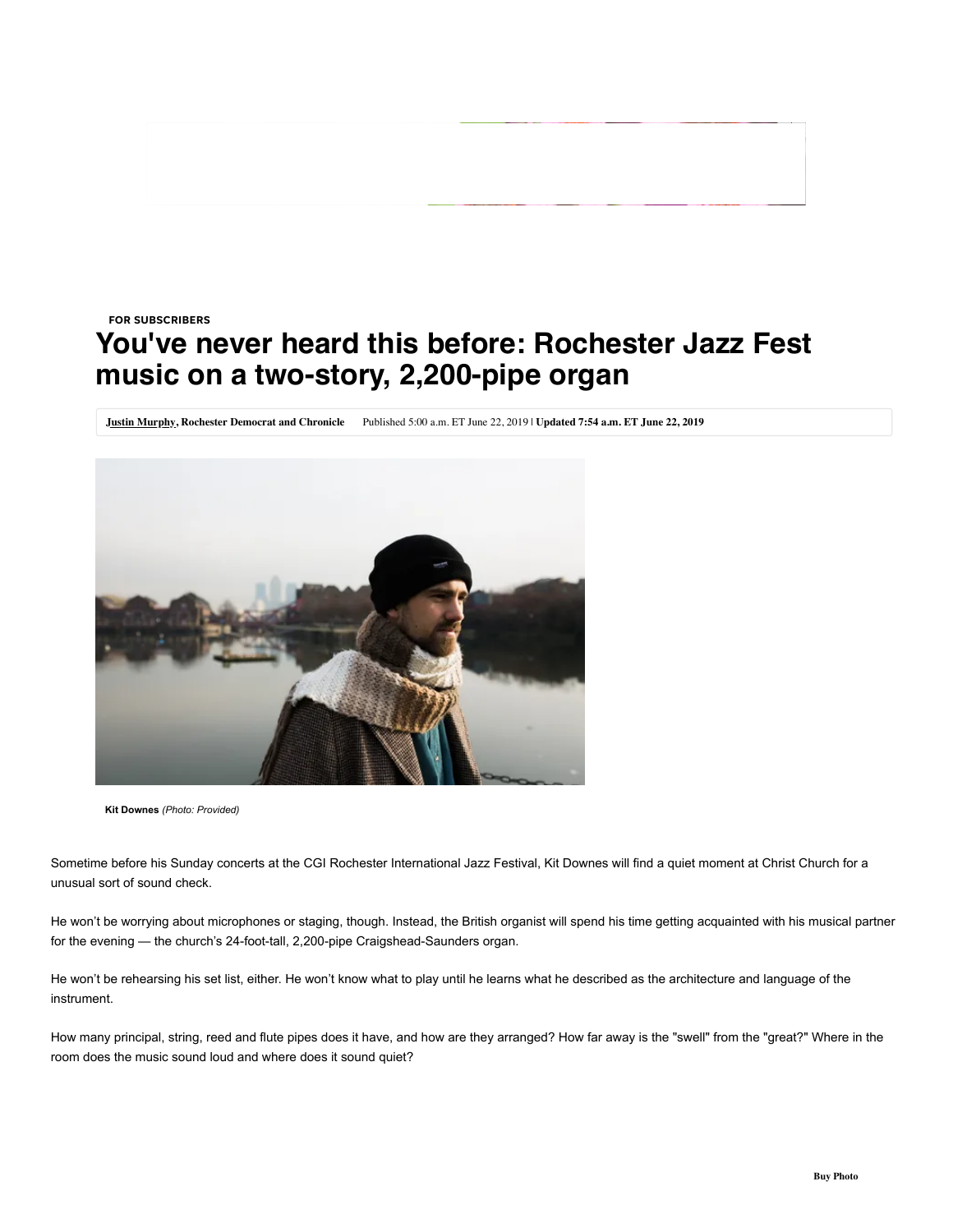

The Craighead-Saunders organ at the Christ Church in Rochester at its debut in 2008. *(Photo: File photo)* 

"Finding unique features in each instrument is what I'm interested in — even if those unique features are things it doesn't do very well," Downes said. "You can get all the heads-up you want, but until you're in the room hearing it and working through your own compositions or improvisations, you don't really know much."

## Sound collector

In the 18th year of Rochester's most prominent musical event, Downes will be the first person to play the city's most prominent instrument. As one of the biggest names in the admittedly niche field of organ improvisation, Downes is well suited to bridge the gap.

The 33-year-old grew up in Norwich, England, a region with well preserved medieval history. As a teenager, Downes rode the train to small villages in the area to examine the locally constructed Norman and Beard organs in old stone churches, taking inventories of their stops and pipes and learning what the differences meant. "Collecting sounds," he called it.

His adolescent immersion in classical and church music was followed by the first intensive musical study of his career, in jazz. He gained renown in Britain in a series of groups and projects, playing mostly piano.



**Kit Downes** *(Photo: Alex Bonney)*